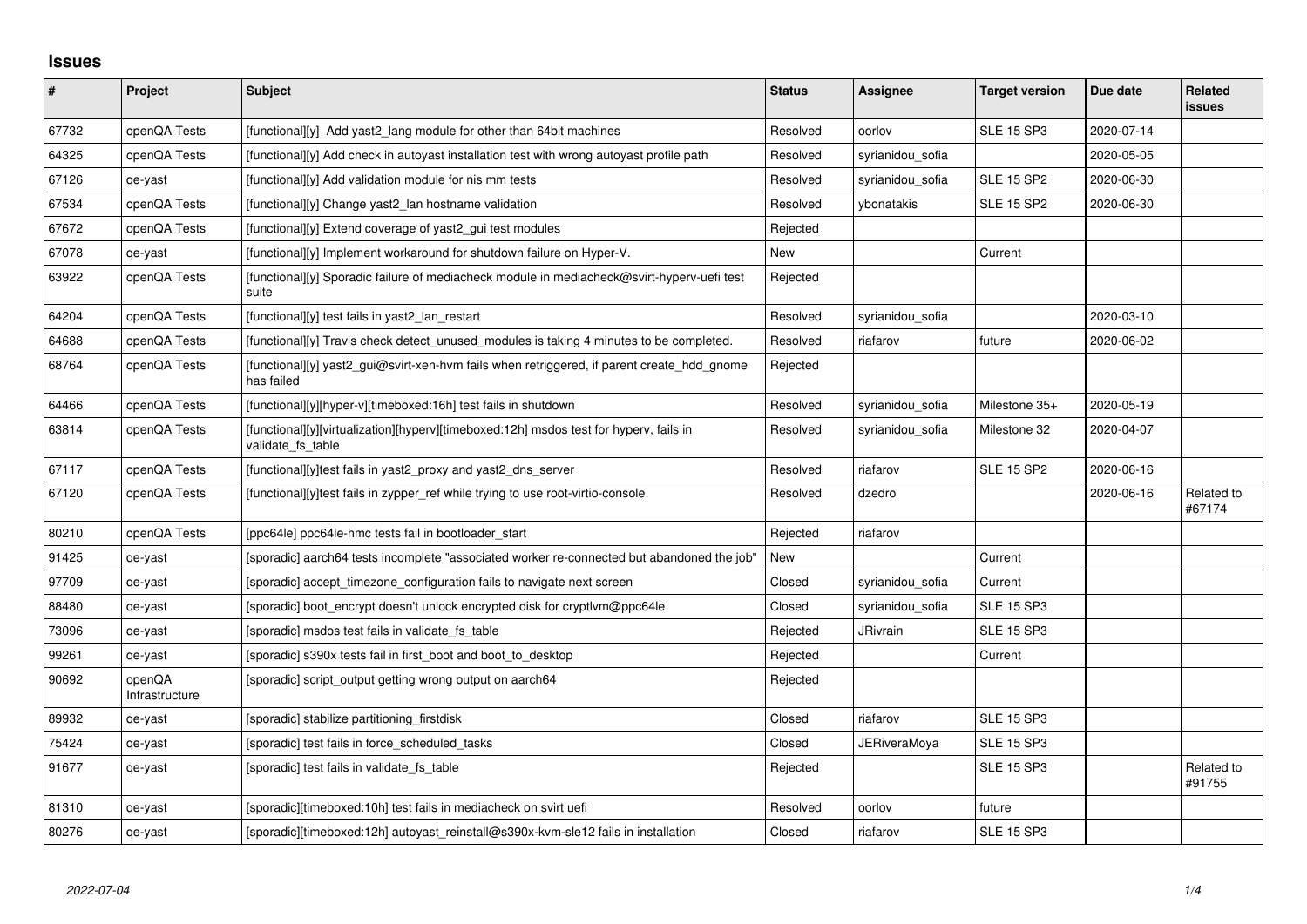| $\vert$ # | Project        | Subject                                                                             | <b>Status</b> | Assignee            | <b>Target version</b> | Due date   | Related<br>issues                                                                                  |
|-----------|----------------|-------------------------------------------------------------------------------------|---------------|---------------------|-----------------------|------------|----------------------------------------------------------------------------------------------------|
| 97331     | qe-yast        | [timebox: 24h] Investigate failure in rebootmgr                                     | Closed        | <b>JERiveraMoya</b> | Current               |            | Related to<br>#98832                                                                               |
| 91350     | qe-yast        | [timeboxed:16h][sporadic] test fails in verify_undelete_snapshots                   | Closed        | riafarov            | <b>SLE 15 SP3</b>     |            |                                                                                                    |
| 67537     | openQA Project | [tools] Not possible to change hostname on Xen tests.                               | Resolved      | okurz               |                       | 2020-06-20 |                                                                                                    |
| 67822     | openQA Project | [tools] When using refspec for svirt-xen-hvm, openQA-SUT-2 fails                    | Resolved      | okurz               |                       | 2020-06-23 |                                                                                                    |
| 72184     | openQA Tests   | [virtualization][y] Select console fails sporadically for svirt-xen-hvm             | New           |                     | future                |            |                                                                                                    |
| 71116     | qe-yast        | [y] Add OpenQA test for OneClickInstall                                             | Closed        | <b>JERiveraMoya</b> | SLE 15 SP3            |            |                                                                                                    |
| 67669     | qe-yast        | [y] Enable yast2_lan_restart_bond module for s390x                                  | New           |                     | future                |            |                                                                                                    |
| 69751     | openQA Tests   | [y] Module validate_encrypt fails on s390x-kvm-sle12                                | Resolved      | riafarov            | <b>SLE 15 SP3</b>     | 2020-09-08 | Has<br>duplicate<br>#69991                                                                         |
| 73093     | qe-yast        | [y] test fails in installation                                                      | Rejected      |                     |                       |            |                                                                                                    |
| 71641     | openQA Tests   | [y] test fails in sshd for ppc64le-hmc-4disk                                        | Resolved      | riafarov            | <b>SLE 15 SP3</b>     | 2020-10-06 |                                                                                                    |
| 71638     | openQA Tests   | [y] test fails in validate fs table                                                 | Rejected      |                     |                       |            |                                                                                                    |
| 69658     | openQA Tests   | [y] test fails in yast2_control_center                                              | Resolved      | riafarov            | <b>SLE 15 SP3</b>     |            |                                                                                                    |
| 67903     | openQA Tests   | [y][functional] Set partial sync for Debug and Source repositories                  | Resolved      | <b>JERiveraMoya</b> | <b>SLE 15 SP3</b>     | 2020-07-14 |                                                                                                    |
| 69655     | qe-yast        | [y][timeboxed:12h] Modify check in autoyast installation test                       | Resolved      | ybonatakis          | <b>SLE 15 SP3</b>     | 2020-10-06 |                                                                                                    |
| 71122     | qe-yast        | [y][timeboxed:12h] Organize and open tickets for yast-matepackage-handler unit test | Resolved      | syrianidou_sofia    | <b>SLE 15 SP3</b>     |            |                                                                                                    |
| 71653     | openQA Tests   | [y][timeboxed:20h] Investigate sporadic failure in prepare_test_data                | Resolved      | syrianidou sofia    | <b>SLE 15 SP3</b>     | 2020-10-06 |                                                                                                    |
| 73306     | qe-yast        | [y][timeboxed:20h] test fails in await_install                                      | Blocked       | <b>JERiveraMoya</b> | Current               |            |                                                                                                    |
| 69634     | qe-yast        | [y][timeboxed:24h] Add unit test for yast-metapackage-handler                       | Resolved      | syrianidou_sofia    | future                |            |                                                                                                    |
| 69754     | openQA Tests   | [y][u] tests fail in bootloader_start for ppc64le - PowerVM workers not available   | Resolved      | szarate             | <b>SLE 15 SP3</b>     |            | Related to<br>#69406.<br>Related to<br>#68980,<br>Related to<br>#68977, Has<br>duplicate<br>#70474 |
| 97766     | qe-yast        | Adapt the order of activation for ZFCP with client for libyui-rest-api              | Closed        | geor                | Current               |            | Related to<br>#98811                                                                               |
| 80272     | qe-yast        | Adapt yast2_expert_partitioner (before: yast2_storage_ng) in ppc64le to use libyui  | Closed        | <b>JERiveraMoya</b> | <b>SLE 15 SP3</b>     |            | Blocked by<br>#80840                                                                               |
| 73474     | qe-yast        | Add more modules to yast2_firstboot                                                 | Closed        | JRivrain            | <b>SLE 15 SP3</b>     |            |                                                                                                    |
| 90350     | qe-yast        | Add yast2 system settings for ncurses                                               | New           |                     | future                |            |                                                                                                    |
| 80212     | qe-yast        | Adjust cryptlvm scenario for the UI changes in the Expert Partitioner               | Rejected      | riafarov            | <b>SLE 15 SP3</b>     |            |                                                                                                    |
| 80216     | qe-yast        | Adjust home_encrypted scenario for the UI changes in the Expert Partitioner         | Resolved      | syrianidou_sofia    | <b>SLE 15 SP3</b>     |            |                                                                                                    |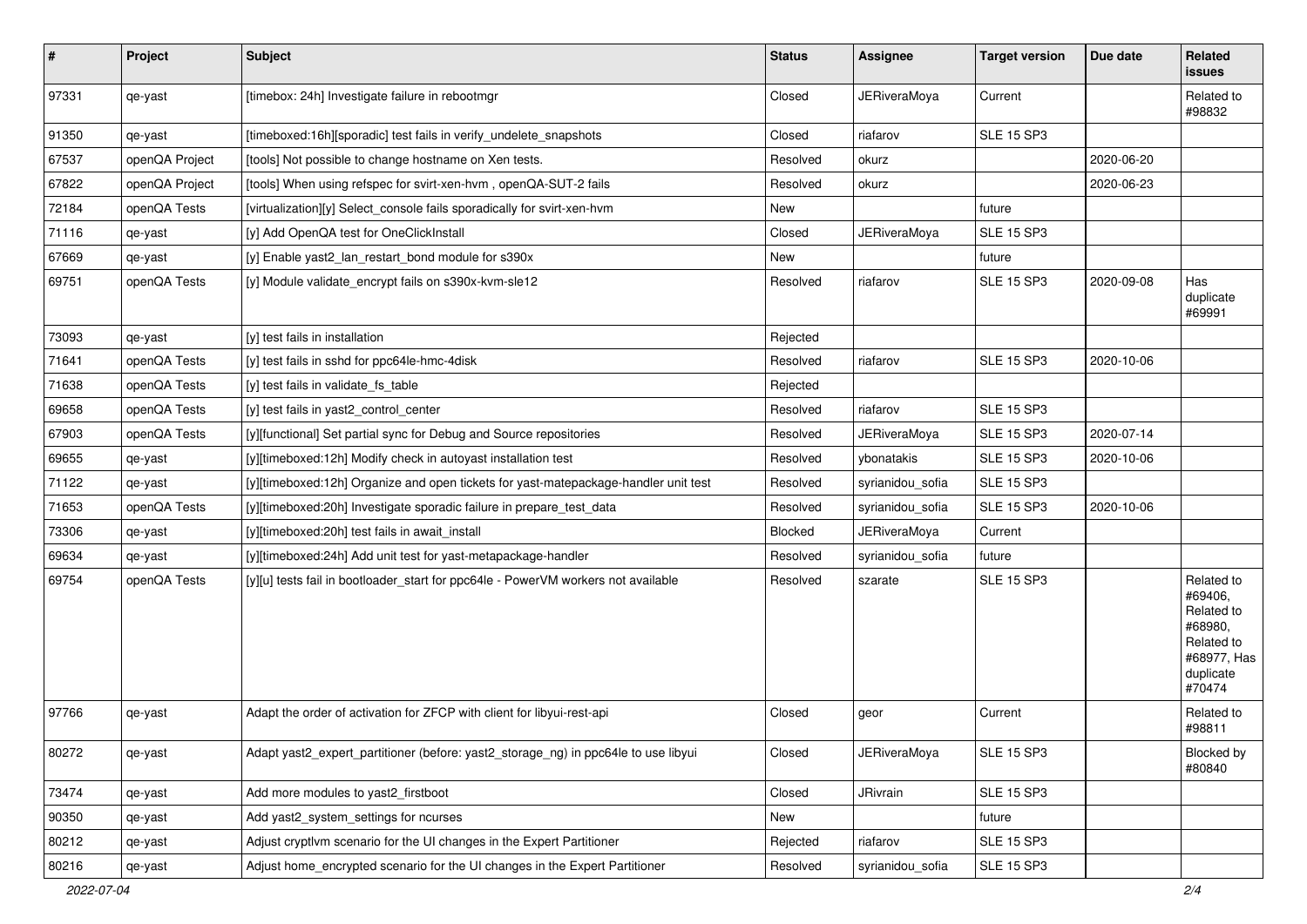| #      | Project        | Subject                                                                                      | <b>Status</b> | Assignee            | <b>Target version</b> | Due date | Related<br>issues                             |
|--------|----------------|----------------------------------------------------------------------------------------------|---------------|---------------------|-----------------------|----------|-----------------------------------------------|
| 80204  | qe-yast        | Adjust lvm+resize_root scenario for the UI changes in the Expert Partitioner                 | Closed        | riafarov            | <b>SLE 15 SP3</b>     |          |                                               |
| 80206  | qe-yast        | Adjust msdos scenario for the UI changes in the Expert Partitioner                           | Closed        | JRivrain            | <b>SLE 15 SP3</b>     |          |                                               |
| 62243  | openQA Project | After latest updates, openQA has problematic behavior on Dell Precision 5810                 | Resolved      | okurz               | Done                  |          | Related to<br>#62015,<br>Copied to<br>#62567  |
| 95551  | qe-yast        | autologin_yast test fails in first_boot                                                      | Closed        | syrianidou_sofia    | Current               |          |                                               |
| 97325  | qe-yast        | Collect logs in autoyast_reinstall when failing detecting disk after installation            | Closed        | geor                | Current               |          |                                               |
| 87646  | qe-yast        | Create autoyast test using btrfs quota limit                                                 | Closed        | oorlov              | <b>SLE 15 SP3</b>     |          |                                               |
| 93641  | qe-yast        | Create schedules for opensuse test suites                                                    | Closed        | JRivrain            | <b>SLE 15 SP3</b>     |          | Related to<br>#94069,<br>Related to<br>#92479 |
| 93411  | qe-yast        | Create test cases for Language, Keyboard and Product Selection                               | Closed        | syrianidou_sofia    | <b>SLE 15 SP3</b>     |          |                                               |
| 102074 | qe-yast        | Create test scenario for displaying a custom proposal set during ay installation             | New           |                     | Current               |          |                                               |
| 92245  | qe-yast        | Create textmode qcow with libyui pre-installed                                               | New           |                     | Current               |          |                                               |
| 92242  | qe-yast        | Create the conditions for libyui tests on textmode running system                            | Rejected      |                     |                       |          |                                               |
| 97229  | qe-yast        | Create workaround for s390x polkit unexpected popup                                          | Rejected      |                     | Current               |          |                                               |
| 73471  | qe-yast        | Enable yast2_firstboot in textmode                                                           | Closed        | JRivrain            | <b>SLE 15 SP3</b>     |          |                                               |
| 95392  | qe-yast        | Expand functionality of prepare_profile module                                               | Closed        | <b>JERiveraMoya</b> | Current               |          |                                               |
| 80474  | qe-yast        | Implement check for emergency shell in case bootloader is stuck                              | New           |                     | future                |          |                                               |
| 93029  | qe-yast        | Implement test module for Product selection using LibyuiClient in YaST Job Group             | Closed        | JERiveraMoya        | <b>SLE 15 SP3</b>     |          |                                               |
| 102638 | qe-yast        | Investigate black screen between lockscreen                                                  | Closed        | dzedro              | Current               |          |                                               |
| 91830  | qe-yast        | Investigate if a change of DH version for TLS negotiation can fix 'remote_controller' module | Resolved      | oorlov              | <b>SLE 15 SP3</b>     |          |                                               |
| 99063  | qe-yast        | Investigate which functions from older OOP installation framework are used in libyui         | New           |                     | Current               |          |                                               |
| 73642  | qe-yast        | Modify allmodules+allpatterns+registration test suite                                        | Closed        | riafarov            | <b>SLE 15 SP3</b>     |          | Related to<br>#73645                          |
| 73477  | qe-yast        | Modify firstboot configuration for yast2_firstboot_custom                                    | Closed        | JRivrain            | <b>SLE 15 SP3</b>     |          |                                               |
| 87725  | openQA Project | MULTIPATH backend variable doesn't set HDDMODEL for aarch64                                  | New           |                     | future                |          |                                               |
| 97760  | qe-yast        | Rewrite workaround for scrolling for bsc#1189550                                             | Closed        | <b>JERiveraMoya</b> | Current               |          |                                               |
| 63460  | openQA Tests   | serial console stopped working on hyperv                                                     | Rejected      | okurz               |                       |          |                                               |
| 90851  | qe-yast        | SLE 15 SP3 Release Candidate 2 exploratory testing                                           | Resolved      | syrianidou_sofia    |                       |          |                                               |
| 73363  | qe-yast        | sporadic failure for btrfs libstorage-ng@64bit-ipmi                                          | Closed        | riafarov            | <b>SLE 15 SP3</b>     |          |                                               |
| 80220  | qe-yast        | test choses wrong product for installation                                                   | Rejected      | riafarov            | <b>SLE 15 SP3</b>     |          |                                               |
| 98556  | qe-yast        | test fails in consoletest_finish for minimalx Desktop                                        | New           |                     | Current               |          |                                               |